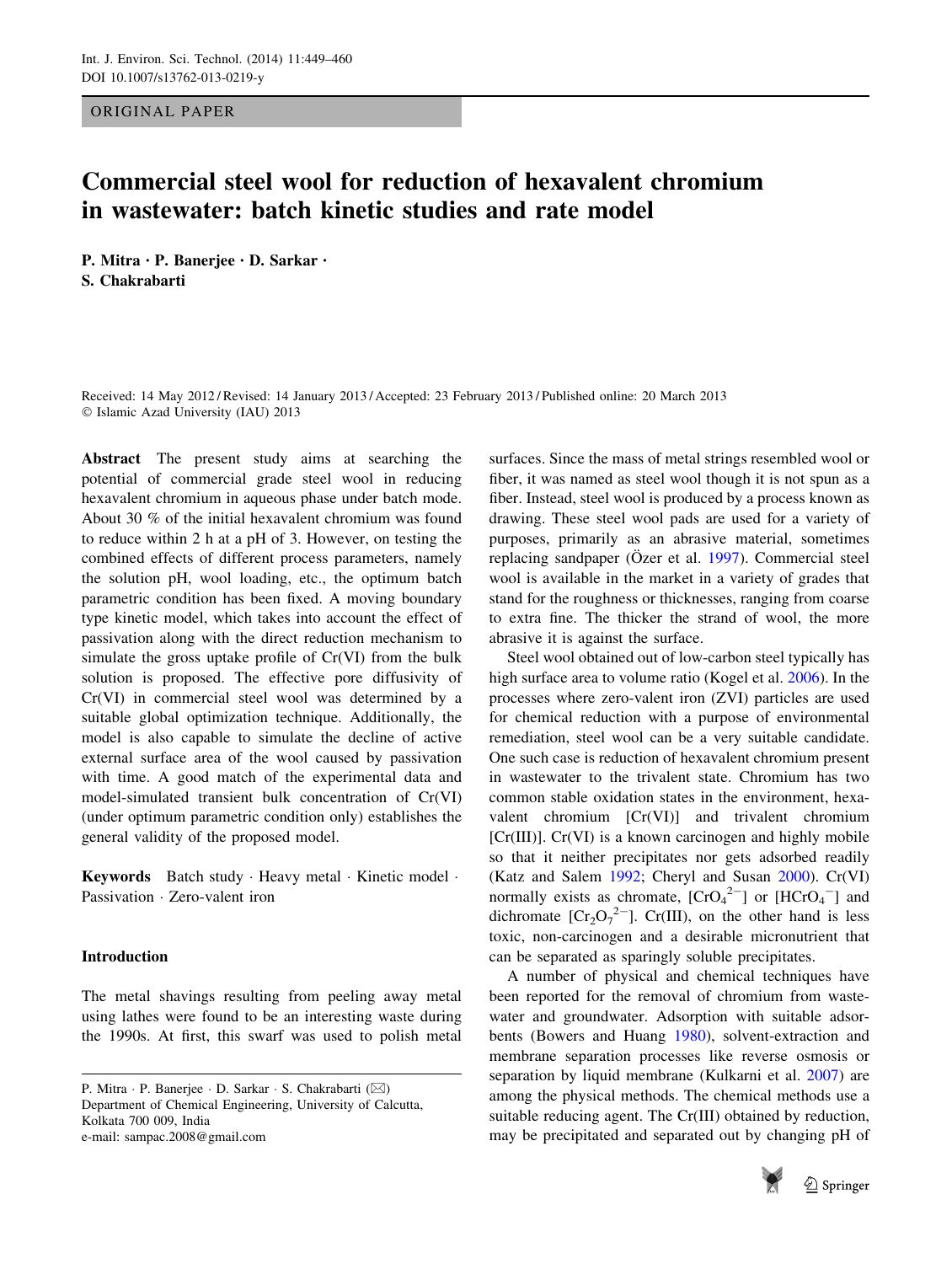<span id="page-1-0"></span>the medium to the alkaline range. Agrawal et al. ([2006\)](#page-10-0) reviewed the various techniques of treatment of effluents containing hexavalent chromium emanating from the leather tanning and electroplating industries. They exhaustively described and compared most of the possible methodologies like solvent extraction, reduction-precipitation, adsorption, membrane separation, ion exchange and biological reduction. Besides requirement of excess chemicals to insure complete conversion of Cr(VI), formation of sludge is a major problem often faced in the above conventional methods.

Two other methods of Cr(VI) remediation that have shown considerable potential are photocatalytic reduction with semiconductors (Ku and Jung [2001](#page-10-0)) and use of ZVI. Because of the low cost of reductant and ease of operations, ZVI has received great attention as a reducing agent for Cr(VI).

The technology of remediation of contaminated groundwater using permeable-reactive redox barriers (PRBs) is based on metallic iron (Puls et al. [1999](#page-11-0); Blowes et al. [2000;](#page-10-0) Wilkin et al. [2005\)](#page-11-0). Redox-active solids used in PRBs like ZVI, promote rapid removal of redox-sensitive contaminants, such as Cr(VI), mainly by adsorption and reductive precipitation. For the treatment of industrial wastewater granular iron particles, iron filings or steel wool are practically feasible options for reduction of Cr(VI) due to their large surface area. Wang et al. [\(2010](#page-11-0)) used ironencapsulated alginate beads and observed that the reduction of Cr(VI) was strongly dependent on the solution pH. Kinetic data followed the second-order rate equation. Rivero-Huguet and Marshall [\(2009](#page-11-0)) prepared a series of nano-sized bi-metallic and tri-metallic iron particles doped with one or more of the metals like Pd, Ag, Cu, Zn, Co, Mg, Ni, Al, Si and evaluated them for reduction of Cr(VI) leached out by surfactant solutions from contaminated soils. Presence of a metal-dopant was found to enhance the activity of the iron particles.

Reduction of  $Cr(VI)$  with  $Fe(0)$  (ZVI) occurs through the reaction:

$$
2\,\mathrm{Fe}^{0} + \mathrm{Cr}_{2}\mathrm{O}_{7(aq)}^{2-} + 14\,\mathrm{H}^{+} \rightarrow 2\,\mathrm{Fe}^{3+}_{(aq)} + 2\,\mathrm{Cr}_{(aq)}^{3+} + 7\,\mathrm{H}_{2}\mathrm{O}
$$
\n
$$
\tag{1}
$$

In addition to the above reaction, a simultaneous passivation reaction occurs during ZVI–Cr(VI) contact in acidic medium. The decrease in the rate of reduction with time observed by many researchers might be due to passivation of the iron surface or the active reaction sites (Williams and Scherer [2001](#page-11-0); Melitas et al. [2001](#page-10-0)). This passivation reaction converts metallic iron to a composite oxyhydroxide of iron(III)–chromium(III) with low electrical conductivity that prevents passage of electrons from Fe(0) to Cr(VI). Similar passivation has



been reported during reduction by magnetite also (He and Traina [2005\)](#page-10-0).

After reduction, the resulting trivalent chromium in aqueous solution undergoes co-precipitation with Fe(III) to form Fe(III),  $Cr(OH)_{3(s)}$  (Sass and Rai [1987;](#page-11-0) Eary and Rai [1988](#page-10-0)). Reduction of Cr(VI) may also be done by Fe(II)bearing solid phases or dissolved  $Fe^{2+}$  followed by sorption of dissolved Cr(VI) and Cr(III) on Fe(II/III) oxyhydroxides. Coelho et al. [\(2008](#page-10-0)) studied its role of magnetite on the reduction of Cr(VI) in conjugation with ZVI, although magnetite may be a product for the parallel passivation reaction. The extent and rate of Cr(VI) removal by ZVI have been explored extensively in laboratory (Gould [1982](#page-10-0); Cantrell et al. [1995\)](#page-10-0), in column (Blowes et al. [2000\)](#page-10-0) and in field demonstrations (Puls et al. [1999](#page-11-0)). The results of these studies indicate that the rate of Cr(VI) removal is sufficiently rapid for groundwater remediation using per-meable-reactive barriers. Özer et al. [\(1997](#page-10-0)) used steel wool for reduction of hexavalent chromium in a continuous column; El-Shazly et al. ([2005\)](#page-10-0) used scrap iron for the same purpose.

In one of our previous works, we had employed electrolytic grade iron dust for reducing hexavalent chromium. There we had reported different aspects of the batch reaction with ZVI in the form of iron dust and potassium dichromate solution (Dutta et al. [2010](#page-10-0)). In case of steel wool, iron filings or scrap iron, it is difficult to determine the geometry or surface area of such irregular-shaped reductant accurately, and therefore it is nearly impossible to propose any rate model for the surface-reduction process since the rate equation explicitly contains transient active surface area. In our recent work (Mitra et al. [2011](#page-10-0)), we used thin rectangular mild steel plates for the reduction of hexavalent chromium in aqueous solution where the substrate had a known and unchanging surface area. We collected the time–concentration data in batch experiments varying the initial solution concentrations and pH. A kinetic model was proposed for the reduction process considering the simultaneous passivation reaction as well and the same was validated using the experimental data. This approach has not been taken before in any other available work.

The present research is aimed at the exploration of the efficacy of steel wool for reduction of hexavalent chromium. Neither of the works of Özer et al.  $(1997)$  $(1997)$  and El-Shazly et al. [\(2005](#page-10-0)) described the kinetics of the batch process in detail. In this work, we have reported reduction of hexavalent chromium as present in aqueous potassium dichromate solution using steel wool in batches. The process parameters studied are loading of steel wool, pH, initial concentration of hexavalent chromium, temperature and presence of salt. A kinetic model has been proposed in this case also and the same was validated using the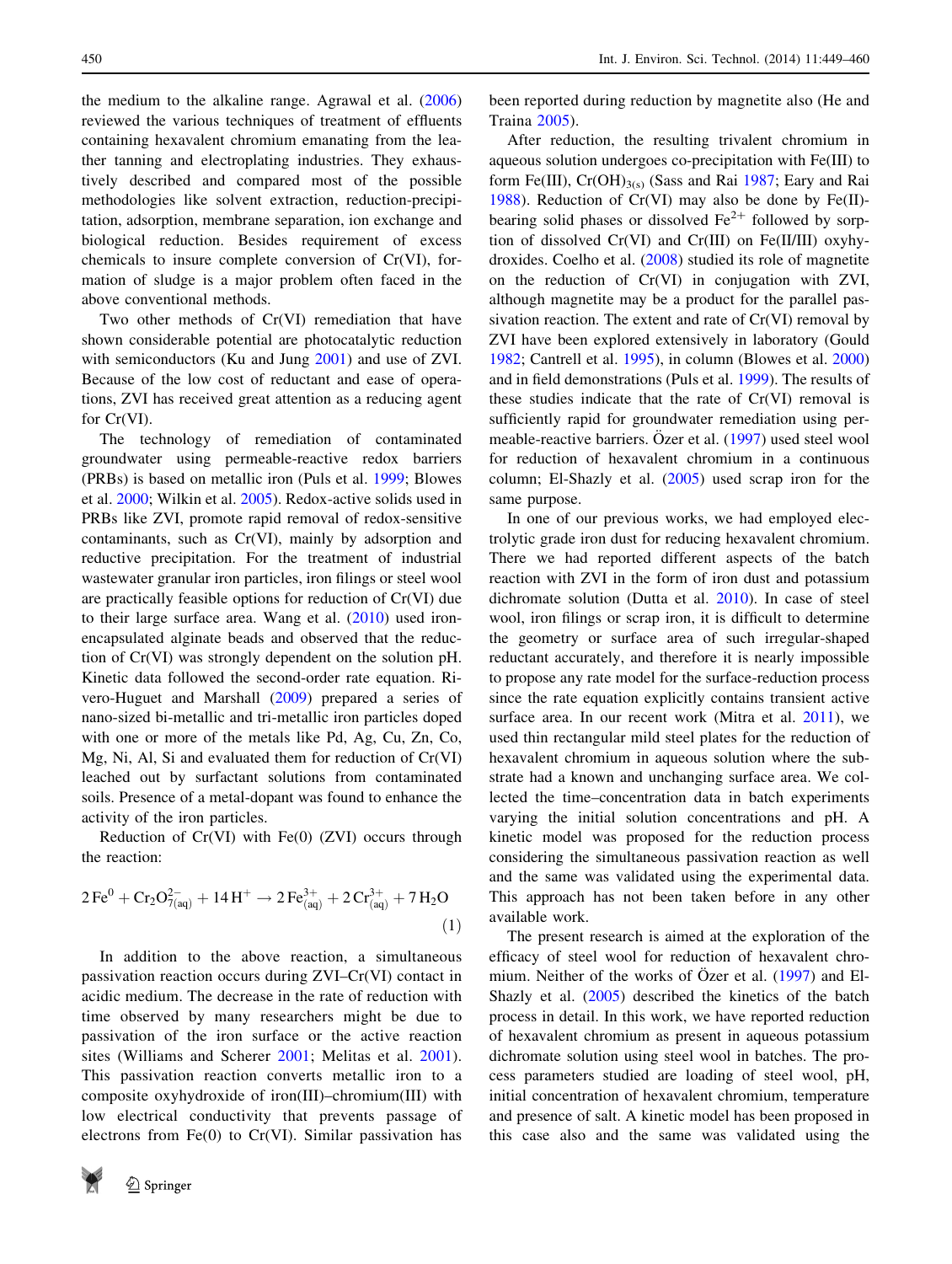<span id="page-2-0"></span>experimental data. In this context, it should be mentioned that the values of the rate constants for reduction  $(k_1)$  and passivation  $(k_2)$  as well as  $\alpha$  (as in Eq. [11](#page-3-0)) have been taken from our work with the steel plate and the same are applied in this case. The rationale for taking the values has been given under the ''[Measurement of process parameters](#page-4-0)''.

The research work was carried out in the Department of Chemical Engineering, University of Calcutta, Kolkata, India during the months of March to July in the year 2011.

# Model formulation

The traditional models regarding the  $Cr(VI)$ –Fe $(0)$  reaction kinetics were approached using the simplified concepts of homogeneous reactions. For example, works of Gould [\(1982](#page-10-0)) and Blowes et al. [\(1996](#page-10-0)) first revealed a 0.5 order kinetics with respect to the bulk Cr(VI) concentration. However, the actual reaction system is heterogeneous, and therefore, the corresponding kinetic approach is likely to reflect the actual picture. Recently, Fiúza et al. [\(2010](#page-10-0)) have proposed a shrinking particle type model of 2/3rd order kinetics assuming the rate to be proportional to the available iron surface area and to the bulk volume, though the transient reduction of external surface area of Fe(0) was neglected. On the other hand, Song et al. ([2005\)](#page-11-0) proposed a simple first order kinetics to describe the effect of sand in Cr(VI)/Fe(0) kinetics. Their model is once again of the complexities of heterogeneous system. A lot of works have been reported on the modeling of solid–fluid non-catalytic reactions over decades. A general model based on local volume approach, which is capable of handling non-linear kinetics and change of porous structure during conversion, was proposed by Gómez-Barea and Ollero ([2006\)](#page-10-0). Another finite volume-based, numerical model (Patisson et al. [1998\)](#page-10-0) is also available in literature. The model is claimed to simulate the thermal behavior of porous pellets in addition to kinetics.

A detailed literature review indicates that the available models of solid–fluid non-catalytic reaction can incorporate a wide variety of complexities like the deformation of porous structure, effects of inert gas, reversibility of a chemical reaction, etc. No attempts were made to incorporate the transient blockage of external solid surface area due to passivation via a competitive parallel kinetics, like in Cr(VI)/Fe(0) system. Therefore, the present model may be viewed as a semi-empirical extension of standard progressive conversion model (PCM) (Levenspeil [1998\)](#page-10-0) in cylindrical geometry, in order to accommodate the phenomenon of external surface reduction of the solid due to passivation.

In the present model, we have explicitly considered the uptake of Cr(VI) by ZVI via passivation route in addition to the normal uptake of the same by primary reduction



Fig. 1 Qualitative concentration profile of Cr(VI) in steel wool according to the proposed model

route via redox reaction. The details of a similar kinetic model for mild steel plate primarily containing ZVI has been described elsewhere (Mitra et al. [2011](#page-10-0)). However, in the previous work (Mitra et al. [2011](#page-10-0)), the system geometry was devoid of any curvature effect, since thin rectangular plates with known dimensions were chosen as a source of ZVI. The previous work was taken up with a sole objective to determine only the kinetic parameters of the Cr(VI)/ Fe(0) reaction system. In the present study, attempt has been made to incorporate those kinetic parameters in a moving boundary type model to describe the process of chromate reduction by commercial steel wool, which mostly comprises ZVI with a little bit of impurity. The assumptions of the proposed model are as under:

- 1. The whole mass of steel wool is considered to be equivalent to a single long cylinder of finite length with no end effects.
- 2. Pseudo-steady diffusion of Cr(VI) through the cylindrical shell of the wool (which is in turn the product layer). The physical picture of the model is as described in Fig. 1.
- 3. Liquid-side film mass transfer resistance is negligibly small (because of vigorous shaking).
- 4. The product layer thickness is the same as the thickness of Fe(0) layer consumed, i.e., the effective change of steel wool volume has been neglected. This alternatively indicates that the product layer is formed by primary reduction route only when the thickness of the layer formed by passivation route is comparatively much smaller (Mitra et al. [2011\)](#page-10-0).
- 5. Passivation takes place only on the external surface of the wool strand.

Considering a single strand of steel wool to be a perfect cylinder with negligible end effects (assumption 1), the

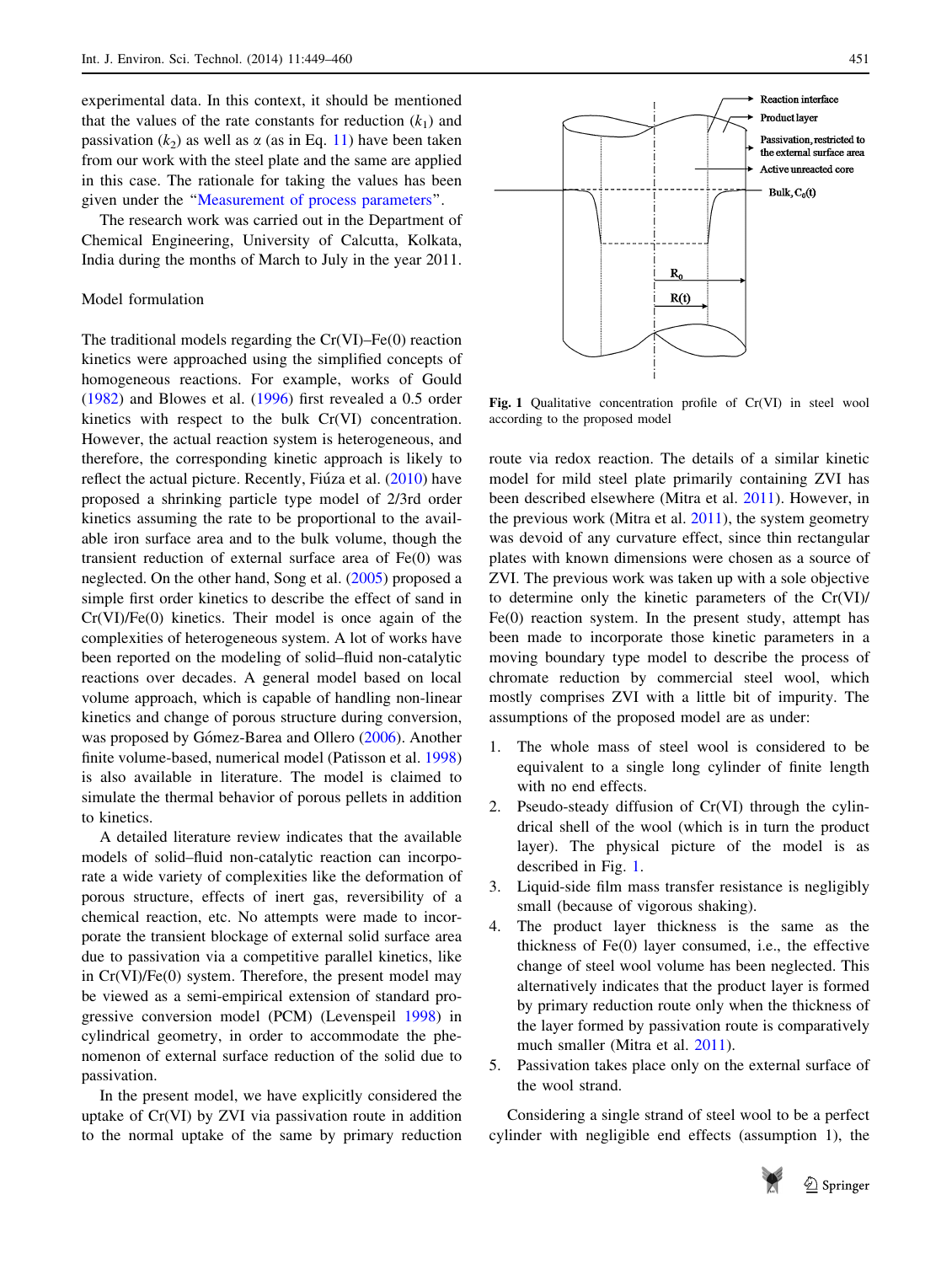<span id="page-3-0"></span>pseudo-steady state diffusion equation of Cr(VI) through the product layer that is spanned in the radial domain  $r \Rightarrow$  $[R(t), R_0]$  becomes

$$
\frac{1}{r}\frac{d}{dr}\left(rD\frac{dC}{dr}\right) = 0\tag{1}
$$

The appropriate boundary conditions are

(i) at 
$$
r = R_0
$$
,  $C = C_0(t)$   
\n(ii) at  $r = R(t)$ ,  $D \frac{dC}{dr} = -R_{Cr(VI)}\Big|_1$ 

where  $R_{\text{Cr}(VI)}\big|_1$  represents the uptake rate of Cr(VI) via the primary redox reaction route (marked as route 1 in (Mitra et al. [2011\)](#page-10-0) per unit surface area of the interface between the product layer and active unreacted core (as shown in Fig. [1](#page-2-0)). In our previous work on steel plate (Mitra et al. [2011\)](#page-10-0), the same uptake rate was found to be of the following form

$$
\left(-\frac{\mathrm{d}C}{\mathrm{d}t}\right)_1 = k_1 A(t) C(t)^{\frac{2}{3}} \tag{2}
$$

Accordingly  $R_{\text{Cr}(VI)}\big|_1$  can be expressed in terms of  $k_1$  as

$$
-R_{\text{Cr(VI)}}\big|_1 = \frac{V(t)}{A(t)} \left(-\frac{\text{d}C}{\text{d}t}\right)_1 = k_1 C(t)^{\frac{2}{3}} V(t) \tag{3}
$$

where  $V(t)$  is the volume of the active unreacted core, so  $V(t) = \pi R(t)^2 L$ . The simple analytical solution of Eq. [\(1](#page-1-0)), which represents the concentration profile in the product layer, becomes

$$
C(t) = P \ln r + Q \tag{4}
$$

where  $P$  and  $Q$  are the constants of integration. Using the boundary conditions and Eq. (3), the simultaneous equations for solving  $P$  and  $Q$  are as constituted

$$
C_0(t) = P \ln R_0 + Q \tag{5}
$$

and

$$
\frac{DP}{R(t)} = k_1 [P \ln R(t) + Q]^{\frac{2}{3}} \pi R(t)^2 L \tag{6}
$$

Equations 5 and 6 clearly indicates that  $P$  and  $Q$  are timedependent functions, i.e.,  $P = P(t)$  and  $Q = Q(t)$ . Considering the shrinkage rate of the active core from the perspective of assumption 6, the governing equation representing the transient variation of  $R(t)$  becomes

$$
-\frac{d}{dt}[\pi R(t)^2 L \rho \varphi_C] = D \frac{dC}{dr} \Big|_{r=R(t)} 2\pi R(t) L
$$

$$
\Rightarrow -R \frac{dR}{dt} = \frac{DP(t)}{\rho \varphi_C}
$$

Integrating

$$
R(t) = \sqrt{R_0^2 - \int_0^t \frac{DP(t)}{\rho \varphi_C} dt}
$$
 (7)

On the other hand, for the external surface of the steel wool, the total Cr(VI) uptake rate remains the same as that of our previous work (Mitra et al. [2011\)](#page-10-0), which is

$$
-\frac{dC_0(t)}{dt} = \left(-\frac{dC_0(t)}{dt}\right)_1 + \left(-\frac{dC_0(t)}{dt}\right)_2
$$
  
=  $k_1 C_0(t)^{\frac{2}{3}} A(t) + k_2 A(t) C_0(t)$  (8)

The first term on the right-hand side essentially represents the part of Cr(VI) uptake, which diffuses through the wool, whereas the second term represents the uptake via passivation route, the effect of which is restricted over the external surface only. Accordingly,

$$
k_1 C_0(t)^{\frac{2}{3}} = \frac{DP(t)}{R_0 \pi R(t)^2 L}
$$
\n(9)

Combining Eq. (9) with Eq. (8), the final form of the total uptake rate becomes

$$
-\frac{dC_0(t)}{dt} = \frac{DP(t)}{R_0\pi R(t)^2 L}A(t) + k_2 A(t)C_0(t)
$$
\n(10)

In addition to the  $Cr(VI)$  uptake rate, the rate of reduction of the active external surface area also remains unaltered as previous, hence

$$
-\frac{dA(t)}{dt} = \alpha k_2 A(t) C_0(t)
$$
\n(11)

In formulating Eq.  $(11)$ , it is assumed that the passivation route of Cr(VI) uptake only is responsible for the external area blockage and subsequently the corresponding rate becomes proportional to the rate of Cr(VI) uptake via the passivation route. Introducing the following dimensionless variables

$$
C_0^* = \frac{C_0(t)}{C_{0,\text{in}}}, t^* = \frac{Dt}{R_0^2}, A^* = \frac{A(t)}{A_0}, r^* = \frac{R(t)}{R_0}, P^*
$$
  
=  $\frac{P(t)}{C_{0,\text{in}}}$  and  $Q^* = \frac{Q(t)}{C_{0,\text{in}}}$ 

Equations  $(5)$ – $(7)$ ,  $(10)$  and  $(11)$  can be transformed into the following dimensionless forms

$$
C_0^*(t^*) = P^*(t^*) \ln R_0 + Q^*(t^*)
$$
\n(12)

$$
\frac{P^*(t^*)}{r^*(t^*)} = K_1^*[P^*(t^*) \ln\{r^*(t^*)R_0\} + Q^*(t^*)]^{\frac{2}{3}}r^*(t^*)^2L^*
$$
(13)

$$
r^*(t^*) = \sqrt{1 - \int_0^t \frac{P^*(t^*)}{\rho^* \varphi_C} \mathrm{d}t^*}
$$
(14)

$$
-\frac{\mathrm{d}C_0^*(t^*)}{\mathrm{d}t^*} = \frac{P^*(t^*)A^*(t^*)A_0^*}{r^*(t^*)^2L^*} + K_2^*A^*(t^*)C_0^*(t^*)\tag{15}
$$

and

$$
-\frac{dA^*(t^*)}{dt^*} = K_2^* \alpha^* A^*(t^*) C_0^*(t^*)
$$
\n(16)

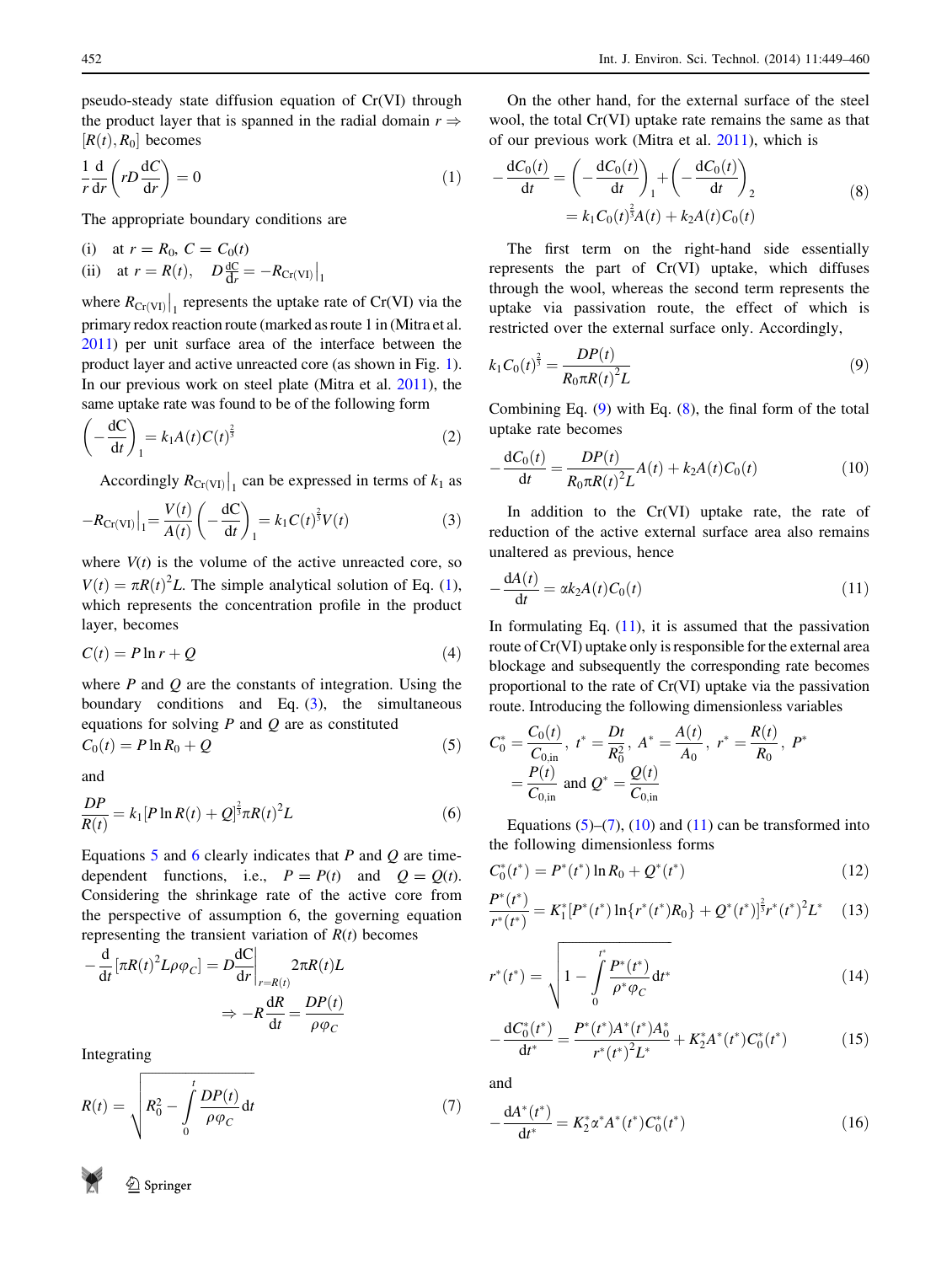<span id="page-4-0"></span>where  $K_1^* = \frac{\pi k_1 R_0^4}{D} C_{0,\text{in}}^{-1/3}$ ,  $L^* = \frac{L}{R_0}$ ,  $\rho^* = \frac{\rho}{C_{0,\text{in}}}$ ,  $A_0^* = \frac{A_0}{\pi R_0^3}$ ,  $V(t)$ and  $\alpha^* = \frac{\alpha C_{0,in}}{A_0}$ . Equations [\(12](#page-3-0))–[\(16](#page-3-0)) can be solved simultaneously by a suitable numerical technique to obtain the transient bulk concentration profile, penetration and active surface area dynamics provided the different model parameters, namely  $\rho$ ,  $R_0$ ,  $L$ ,  $A_0$ ,  $k_1$ ,  $k_2$ ,  $\alpha$ ,  $\varphi_C$  and D are known a priori.

## Materials and methods

# Materials

Commercial steel wool has been procured from local market. It was washed with acetone and dilute acid. After that it was heat-treated in a muffle furnace at  $400^{\circ}$ C to drive out the organic impurities and preserved in a dessicator to prevent atmospheric hydration. EDX data (not shown) show that this ready-to-use steel wool contains mainly iron and oxygen and a small amount of carbon. Laboratory reagent grade potassium dichromate, concentrated sulfuric acid and sodium hydroxide were procured from SRL Chemicals, India. Freshly prepared double distilled water was used for preparing solutions. pH of the solution was measured with digital pH meter (Eutech Instruments waterproof pH Testr 20).

#### Analytical methods

The residual concentration of dichromate in solution was analyzed using a UV–vis spectrophotometer (Shimadzu UV-160A, Kyoto, Japan) at 349 nm in a 1-cm quartz cell (Botta et al. [1999;](#page-10-0) Navio et al. [1999](#page-10-0); Goeringer et al. [2001\)](#page-10-0) against a standard linear  $(R^2 = 0.99)$  calibration curve within the concentration range of  $0-125$  mg  $L^{-1}$ .

Both unreacted and reacted steel wool strands were pictured by scanning electron micrograph (SEM) (model LEO S440, Germany) to analyze their surface morphology size and state of aggregation. Energy dispersive spectrometry (EDS, Oxford Link Isis, UK) coupled with the SEM was used to investigate the elements present in the particles.

## Experimental procedure

The reaction of dichromate in solution with steel wool was carried out in stoppered borosilicate glass bottles. Measured volumes of the dichromate solution (50 mL) of requisite concentration were taken in each bottle, and the pHs of the solutions were adjusted by adding dilute sodium hydroxide (NaOH) and hydrochloric acid (HCl) solution. The weighed quantity of steel wool was added, and the

bottle was placed in a constant-temperature (for majority of the experiments, the temperature was maintained at 31  $^{\circ}$ C) shaker bath for adequate mixing. The bottles were taken out after predetermined time intervals, and 1–2 drops of alkali solution was added to make pH of the solution alkaline (about 11). A greenish brown precipitate of the mixed hydroxide of Fe(III) and Cr(III) separated out. The solution was filtered (Whatmann grade 2 filter paper) and the supernatant liquid was analyzed for the residual Cr(VI) content. Separate sets were used for monitoring the concentrations at different times to avoid errors resulting from interference during sampling and also from changes in the liquid volume in a batch. Each experiment was repeated at least twice, and the standard deviation was within  $\pm 5$  %.

## Measurement of model parameters

The experimental validation of the proposed model involves the evaluation of different process parameters, viz.,  $\rho$ ,  $R_0$ ,  $L$ ,  $A_0$ ,  $k_1$ ,  $k_2$ ,  $\alpha$ ,  $\phi$ <sub>C</sub> and *D*. Values of these



Fig. 2 SEM images for a single steel wool strand before (a) and after (b) reduction

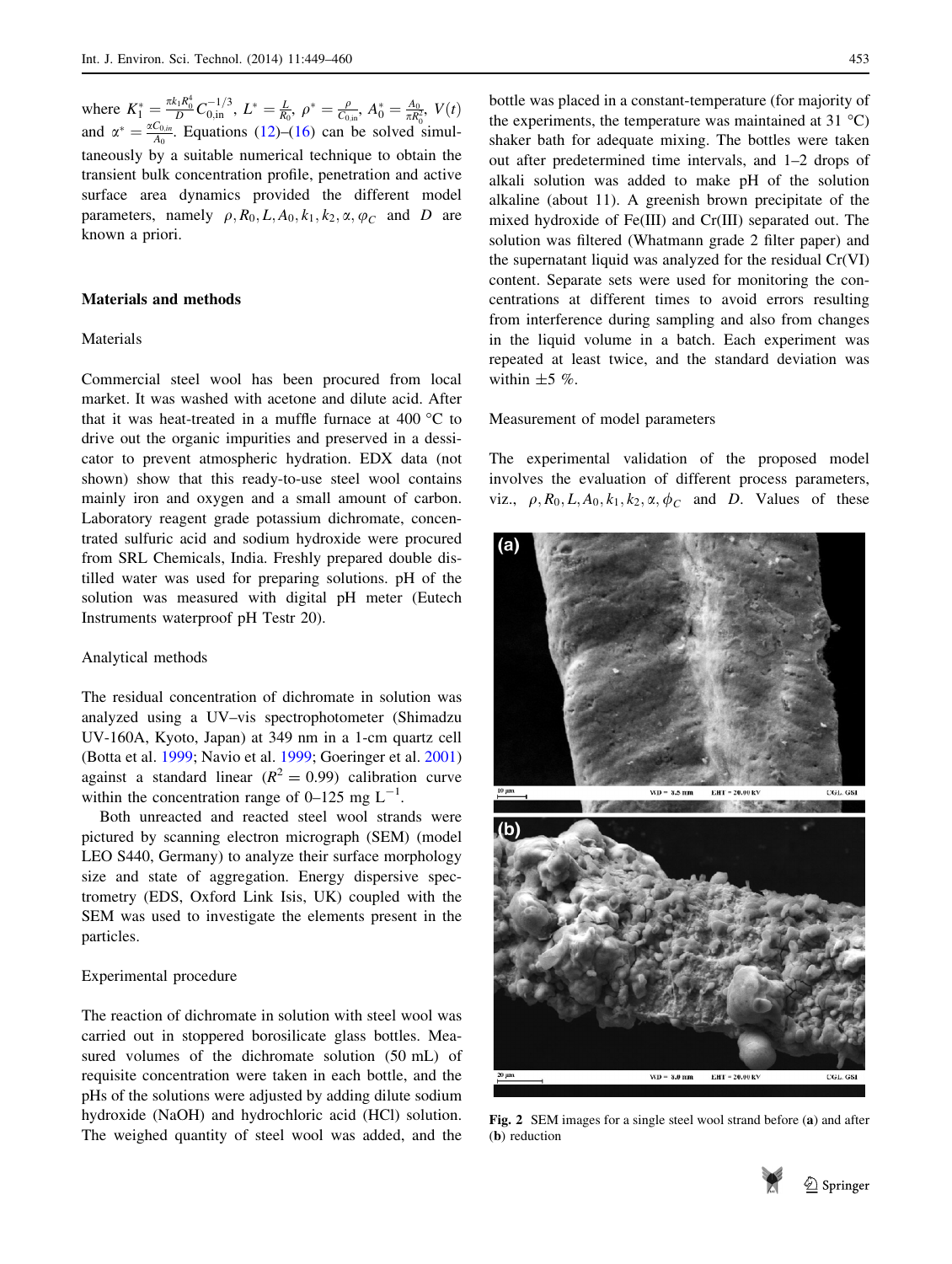<span id="page-5-0"></span>parameters have to be determined as accurately as possible to validate the model. As the steel wool used in the present study was of commercial grade, the different geometric and physical properties of the same were determined by appropriate experiments, which are as follows.

The density of the steel wool sample was determined to be 8.25 g cm<sup>-3</sup> using Micromeritics Accupyc II 1340 gas pycnometer with helium as analysis gas, a standard technique used by many researchers (Walker and Panozzo [2011;](#page-11-0) Dumee et al. [2012](#page-10-0); Strubinger et al. [2012\)](#page-11-0). The

average radius of the unreacted steel wool was determined by processing the SEM image (Fig. [2a](#page-4-0)), off-line by Quantimet Quid-Pro Software, Leica, and an image analysis system, which operates under the same PC hardware. The average radius  $(R_0)$  was estimated to be 55  $\times$  10<sup>-6</sup> m. The length and external surface area of the hypothetical single strand, as used in the model formulation, equivalent to the actual multi-strand sample were calculated knowing the mass of the sample used for the experiments of transient response analysis of the Cr(VI)/Fe(0) system. The

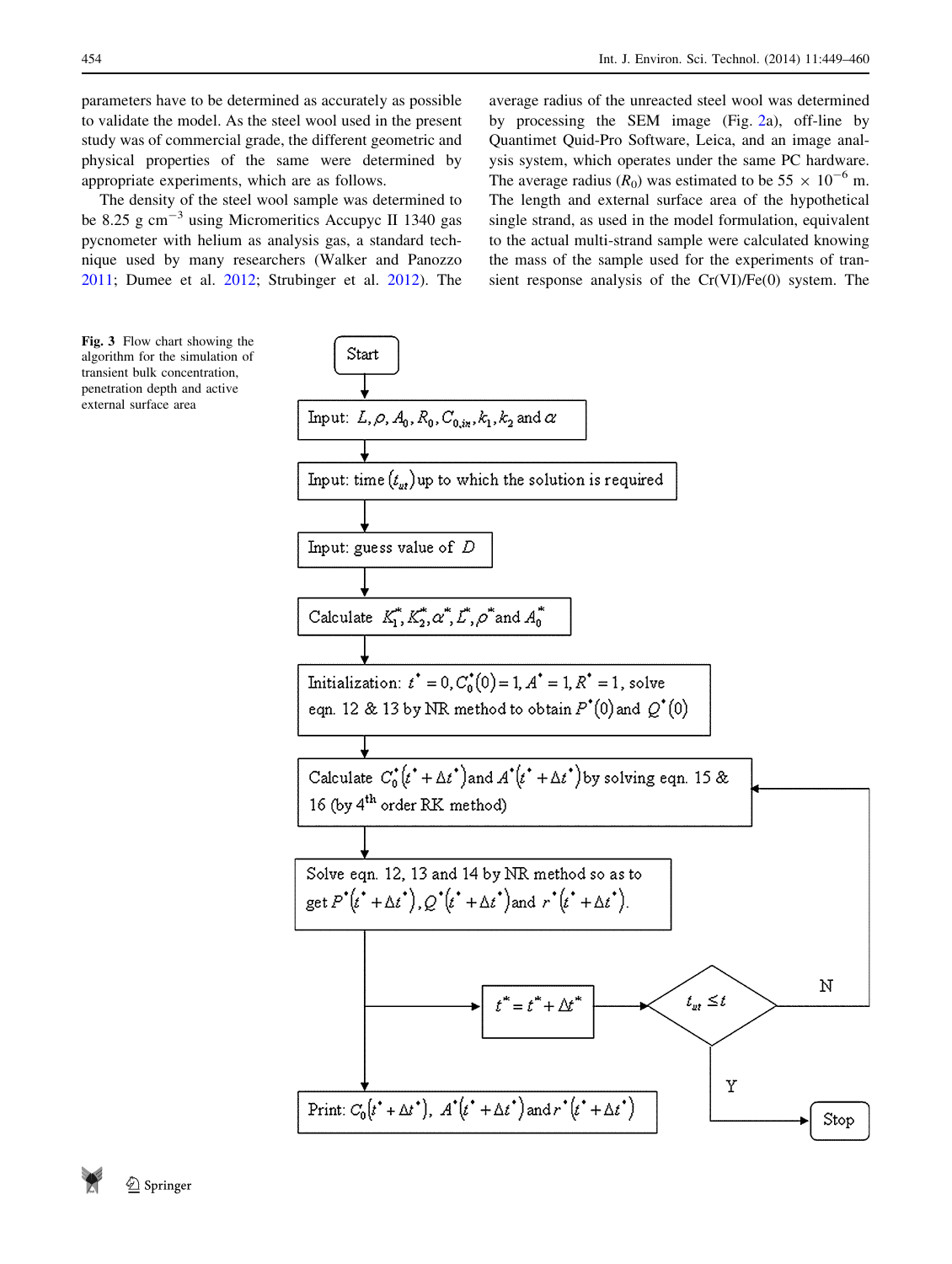<span id="page-6-0"></span>mass of the wool used was measured to be 0.3 g per batch. Knowing the density,  $L$  and  $A_0$  were found to be 383 cm and  $0.13 \text{ cm}^2$ , respectively. As mentioned previously, the kinetic parameters, namely  $k_1$ ,  $k_2$  and  $\alpha$ , were considered to remain same as that of our work on steel plate (Mitra et al. [2011\)](#page-10-0). It is quite evident that any change of solid reactant's geometry only (from plate in the previous study to wool at present), in a solid–liquid reaction, without changing the chemical nature of the solid is not expected to alter the kinetic parameters of the corresponding reaction involved. So the values of  $k_1$ ,  $k_2$  and  $\alpha$  were chosen to be 1.04  $\times$  $10^{-5}$  mg<sup>1/3</sup> L<sup>-1/3</sup> s<sup>-1</sup> cm<sup>-2</sup>, 2.69 × 10<sup>-5</sup> cm<sup>-2</sup> s<sup>-1</sup> and 0.45 cm<sup>2</sup> L mg<sup>-1</sup>, respectively. Once again, EDX data also indicate the iron content of the unreacted steel wool to be 93.2 wt%, which means  $\phi_C = 0.932$ . The only adjustable parameter D of the proposed model is determined by minimizing a global objective function  $E(D)$  defined as follows (Sarkar et al. [2009\)](#page-11-0)

$$
E(D) = \frac{1}{5} \sum_{j=1}^{5} \sum_{i=1}^{m} \left( C_{0,ij}^{\text{model}} - C_{0,ij}^{\text{*} \exp} \right)^2 \tag{17}
$$

where  $C_{0,ij}^{* \text{exp}}$  and  $C_{0,ij}^{* \text{model}}$  are the experimental and the model predicted dimensionless bulk concentrations at the particular time instant matching with ith experimental data point's time in the jth run. The total number of data points in a specific experimental run, characterized by a fixed initial bulk concentration is  $m$ . The objective function actually represents the average square error between the experimental data and the model predictions considering all the five different experimental runs marked by different initial bulk concentrations.

## Simulation technique

The flowchart as shown in Fig. [3](#page-5-0) depicts the algorithm for the simulation. It considers a single time loop for which the step size  $(\Delta t^*)$  is maintained to be  $10^{-5}$  for all the runs. Since the analytical solution of the two simultaneous nonlinear ordinary differential equations, namely Eqs. ([15\)](#page-3-0) and  $(16)$  $(16)$  is impossible, the fourth order Runge–Kutta  $(RK)$ method is employed for solving the same in order to obtain  $C_0^*(t^* + \Delta t^*)$  and  $A^*(t^* + \Delta t^*)$ , whereas standard multivariable Newton–Raphson (NR) method is used for solving Eqs. [\(12](#page-3-0))–([14\)](#page-3-0) so as to get  $P^*(t^* + \Delta t^*)$ ,  $Q^*(t^* + \Delta t^*)$  and  $r^{*}(t^{*} + \Delta t^{*}).$ 

With a chosen value of  $D$ , the algorithm is subjected to generate the transient bulk concentration profile for a specific initial bulk concentration. Subsequently, the objective function,  $E(D)$  as described in Eq. (17) is calculated. In the next iteration, D value is changed to  $D +$  $\Delta D$  following the technique of single variable Fibonacci search (Beveridge and Schechter [1970\)](#page-10-0) and the entire process is repeated unless the objective function  $E(D)$  attains the desired minima.

## Results and discussion

Reduction of hexavalent chromium by steel wool is facilitated by acidic pH. Extent of reduction after 120 min decreased very sharply from 30 to 9 % with increase in pH from 3 to 4 and remained at the same order of magnitude up to pH 8 (Fig. 4). We have carried out the experiments at pH 3. For the case of steel plate, the reduction was also carried out at the same pH. It is true that more acidic is the medium, better is the reduction. At the same time, the residual solution left after treatment becomes more acidic, this requires higher alkali dose to neutralize before finally discharged to the surface water. Total dissolved solid (TDS) loading will eventually be high enough in the treated water. Hence we have chosen the optimum pH to be 3. The speciation diagram in our previous work (Mitra et al. [2011\)](#page-10-0) may be referred to for explanation of this influence of pH on the rate of reduction. Quite a few reports on the



Fig. 4 Percent reduction of Cr(VI) vs. pH (experimental conditions: initial conc. 100 mg  $L^{-1}$ , loading 0.3 g and temperature 31 °C)



Fig. 5 Percent reduction of Cr(VI) vs. different loadings of steel wool (experimental conditions initial conc. 100 mg  $L^{-1}$ , pH 3 and temperature  $31^{\circ}$ C)

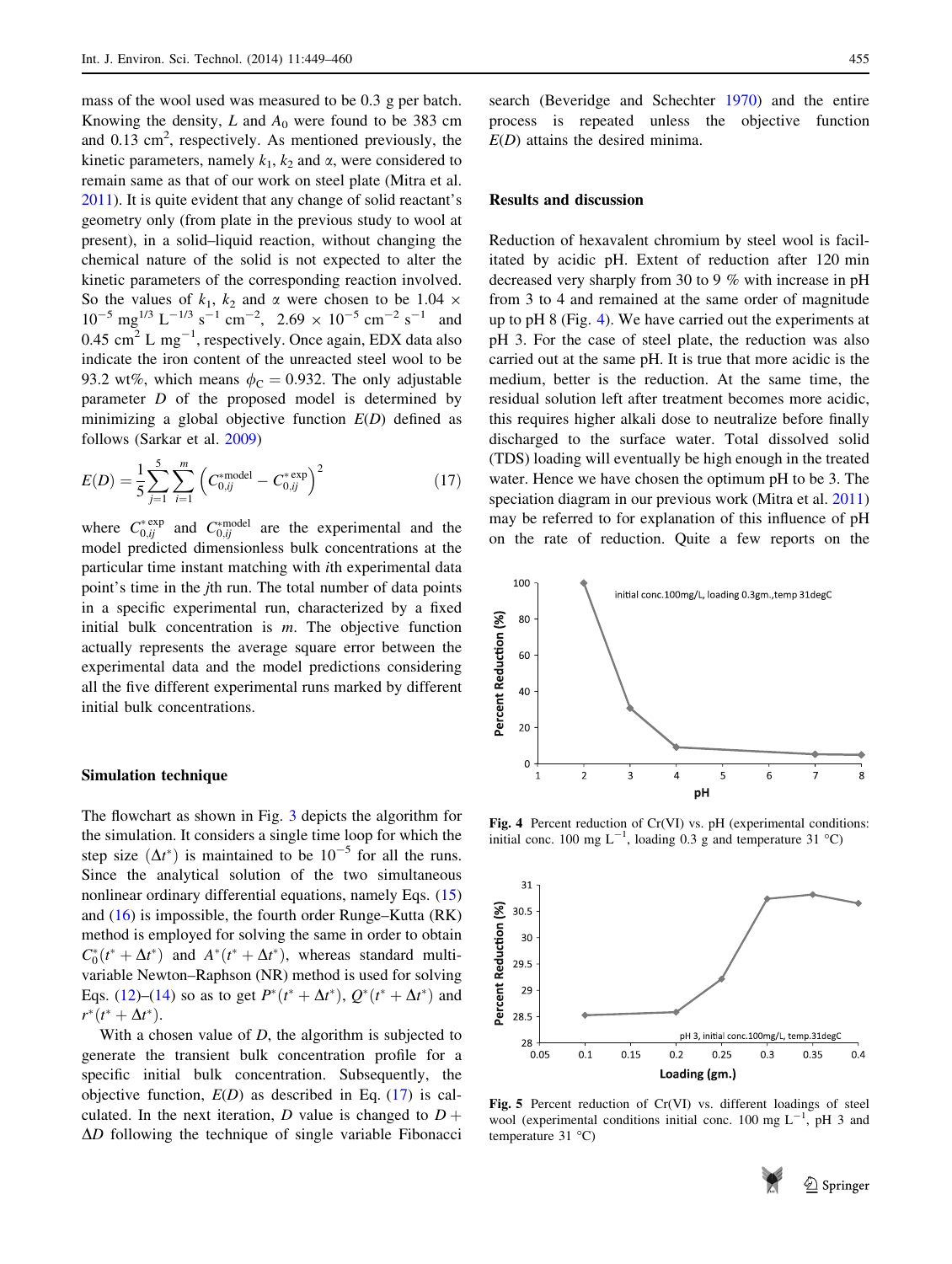<span id="page-7-0"></span>Fig. 6 EDX image showing various elements after reaction



Fig. 7 Variation of the dimensionless concentration with time for five different initial concentrations of Cr(VI) under optimum parametric condition (pH 3, loading 0.3 g and temperature  $31^{\circ}$ C)

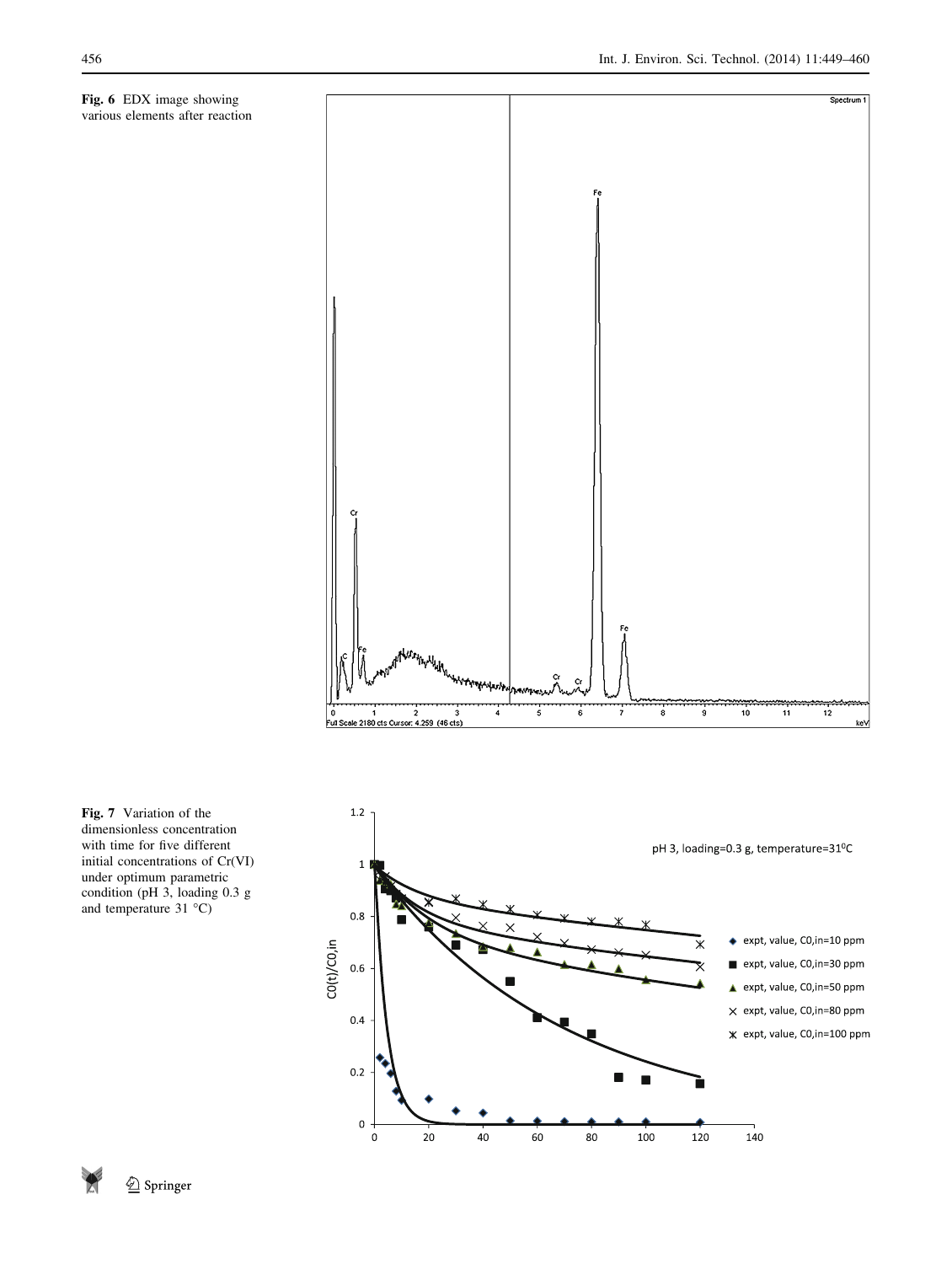<span id="page-8-0"></span>

Fig. 8 Variation of dimensionless active unreacted core radius with time for five different initial concentrations of Cr(VI) under optimum parametric condition (pH 3, loading 0.3 g and temperature 31  $^{\circ}$ C)

thermodynamics of Cr(III)-H<sub>2</sub>O and Fe(III)-H<sub>2</sub>O systems over a wide pH range have been reported in the literature (Sass and Rai [1987](#page-11-0); Eary and Rai [1988](#page-10-0); Rai et al. [2004](#page-11-0)). Both the compounds exist in aqueous solutions in the form of several species including  $Cr^{3+}$ ,  $Cr(OH)^{2+}$ ,  $Cr(OH)^{+}_{2}$ ,  $Cr(OH)_3$  (Wilkin et al. [2005](#page-11-0)) and similar ones for Fe(III) in the acidic to neutral pH.

Loading of steel wool in 50 mL batches were varied from 0.1 to 0.4 g. Corresponding percent reduction after 120 min was observed to increase from 28 to 30 (Fig. [5\)](#page-6-0). It may be noted that the change of percent reduction with the change in loading from 0.25 to 0.3 g was pretty high. However, the same was marginal when loading was changed from 0.3 to 0.35 g. Hence to keep the requirement of material to a minimum, especially important during



scale-up, we have chosen the optimum loading to be 0.3 g for the present study.

Percent reduction after 120 min increased uniformly from 30 to 67 with increase in temperature from 304 to 336 K under otherwise same experimental conditions; however, for the experimental convenience, the experiments have been undertaken at 304 K (31 $\degree$ C).

As in case of steel plates, the reduction after 120 min decreased from 84 to 36 % as the initial substrate concentration increased from 10 to 100 mg  $L^{-1}$ . The observation is supported by a few reports and a detailed discussion on the passive layer formed on the surface has been provided in our work with steel plate (Mitra et al. [2011](#page-10-0)). SEM images (Fig. [2](#page-4-0)a, b) for a single steel wool strand before and after reduction show the formation of passive layer also on the surface of steel wool. It is also observed that there is no decrease in diameter. EDX analysis (Fig. [6\)](#page-7-0) indicates peak of chromium on the used steel wool surface, and there was a decrease in iron content from 93 to 74 wt% on the surface after reaction (Table not shown).

To obtain the dimensionless transient bulk concentration  $\left(C_0^* = \frac{C_0(t)}{C_{0,\text{in}}}\right)$  against time, Eqs. ([12\)](#page-3-0)–[\(16](#page-3-0)) are solved with the simultaneous global optimization of the parameter  $D$  following the algorithm as described in Fig. [3.](#page-5-0) The simulated results have been compared with the experimental data at five different initial bulk concentration of  $Cr(VI)$  ( $C_{0,in}$  = 10, 30, 50, 80, 100 mg L<sup>-1</sup>) at pH 3 with a steel wool loading of 0.3 g is depicted in Fig. [7.](#page-7-0)

The figure clearly indicates that the model prediction agree reasonably well with the experimental data. The maximum standard deviation for all the five different initial concentrations was found to be 0.09. This explains the



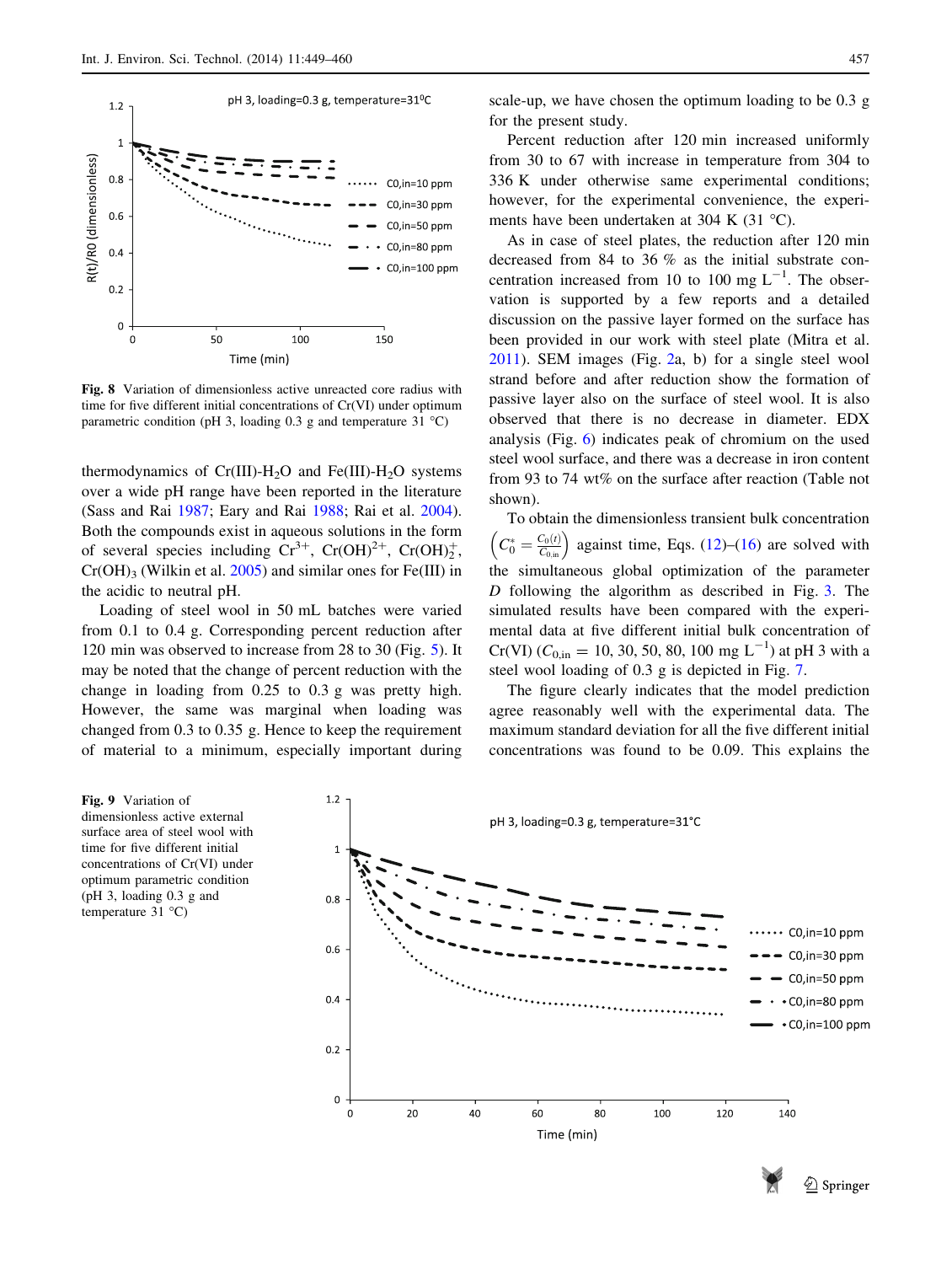general validity of the proposed model in describing the reduction of Cr(VI) in aqueous medium by commercial steel wool. The only adjustable parameter of the proposed model, namely the diffusivity of Cr(VI) in the external product layer  $(D)$  leading to the closest match between the experimental data for all the five different initial concentrations and the corresponding model predictions was determined by minimizing the global objective function,  $E(D)$ . The optimum D value was found to be 0.08 cm<sup>2</sup> s<sup>-1</sup>. The shrinkage rate of the unreacted core, predicted by the proposed model is also reported by plotting dimensionless radius,  $r^*$  with time as shown in Fig. [8.](#page-8-0)

The maximum steady state penetration (i.e., penetration at  $t = 120$  min), in terms of  $\frac{R(t)}{R_0}$  was close to 0.44 for  $C_{0,in} = 10$  mg L<sup>-1</sup>. The decline of active external surface area, in dimensionless form  $A^*(t)$  with time is shown in Fig. [9](#page-8-0). The rate of reduction of transient external surface area was considered to be proportional to the rate of passivation, which was assumed to be restricted over the external surface area of the wool following a first order kinetics.

The constant of proportionality  $(\alpha)$  at pH 3, as reported in our previous study of Cr(VI) reduction using steel plate (Mitra et al. [2011\)](#page-10-0), was considered to remain unchanged. Compared to the case of steel plate, the degree of passivation  $[=(1 - A^*) \times 100\%]$  was found to be reduced in the present study. For example, at  $C_{0,in} = 50$  mg L<sup>-1</sup>, the passivated surface area at  $t = 60$  min was 74 % of the total external surface area for steel plate, where the same was only 34 % for steel wool. This may be attributed to the curvature effect of steel wool. According to the wellknown Kelvin equation (Adamson and Gast [1997\)](#page-10-0), the local concentration of Cr(VI), close to the solid–liquid interface, decreases due to the negative curvature of the interface as seen from the liquid side. Similar observation for nanostructure material has been reported in literature (Ouyang et al. [2009](#page-10-0)). On the other hand, as the rate of passivation reaction  $\left[ = \left( -\frac{dC}{dt} \right)$  $\frac{1}{\sqrt{1-\frac{1}{2}}\sqrt{1-\frac{1}{2}}}$  $\left[ = \left( -\frac{dC}{dt} \right)_2 \right]$ , to which area blockage rate  $\left( = -\frac{dA}{dt} \right)$  is proportional, is a monotonically increasing function of local Cr(VI) concentration, it is expected that degree of passivation in case of wool would be less compared to that of the plate.

#### Conclusion

The present batch kinetic study clearly advocates for the effectiveness of commercial steel wool, which is mostly Fe(0), as a reducing agent for chromium remediation in wastewater. A moving boundary type kinetic model has been proposed and validated using the transient bulk



concentration data obtained under optimum pH and loading condition. The proposed model incorporates the effects of passivation in the overall uptake of Cr(VI) from aqueous phase in addition to the primary redox reaction. The only adjustable parameter of the model, namely, the effective diffusivity of Cr(VI) in steel wool has been evaluated using a suitable global optimization technique. In addition to the transient bulk concentration and the degree of penetration of Cr(VI), the external surface area blockage rate of the steel wool caused by passivation was also simulated. Compared to our previous study of Cr(VI)/Fe(0) system with steel plates, passivation-induced degree of external area blockage was much lower in case of steel wool. Accordingly, it may be concluded that low-cost commercial steel wool may serve as an effective reducing agent in the treatment of chromium-contaminated wastewater in general.

Acknowledgments UGC Major Research Project F. No. 34-395/ 2008 (SR) dated 26.12.2008. Bose Institute, Kolkata for EDX. Prof. B. K. Dutta, Chairman, WBPCB. Mr. Dipankar Chakrabarti.

#### Nomenclature

| Transient active surface area of Fe(0) plate<br>$\text{(cm}^2)$   |
|-------------------------------------------------------------------|
| Initial surface area of $Fe(0)$ plate $(cm2)$                     |
| Dimensionless transient active surface area of                    |
| $Fe(0)$ plate (dimensionless)                                     |
| Transient bulk concentration of Cr(VI) in                         |
| aqueous phase (mg $L^{-1}$ )                                      |
|                                                                   |
| Initial bulk concentration of $Cr(VI)$ (mg $L^{-1}$ )             |
| Dimensionless transient bulk concentration of                     |
| $Cr(VI)$ in aqueous phase (dimensionless)                         |
| Dimensionless <i>i</i> th experimental data of transient          |
| aqueous phase bulk concentration of Cr(VI) in                     |
| <i>j</i> th experimental run (dimensionless)                      |
| Dimensionless<br>model predicted transient                        |
| aqueous phase bulk concentration of Cr(VI) at                     |
| time same as that of <i>i</i> th experimental data of <i>j</i> th |
| experimental run (dimensionless)                                  |
| Effective diffusivity of Cr(VI) in steel wool                     |
| $\rm (cm^2~s^{-1})$                                               |
| Global objective function as described in                         |
| Eq. $(17)$ (dimensionless)                                        |
| Rate constant of primary redox reaction                           |
| $\rm (mg^{1/3}~L^{-1/3}~s^{-1}~cm^{-2})$                          |
| Rate constant of passivation reaction                             |
| $(s^{-1}$ cm <sup>-2</sup> )                                      |
| Dimensionless constant as described in Eq. $(15)$                 |
| (dimensionless)                                                   |
| Dimensionless constant as described in Eq. $(16)$                 |
| (dimensionless)                                                   |
| Equivalent length of steel wool (cm)                              |
|                                                                   |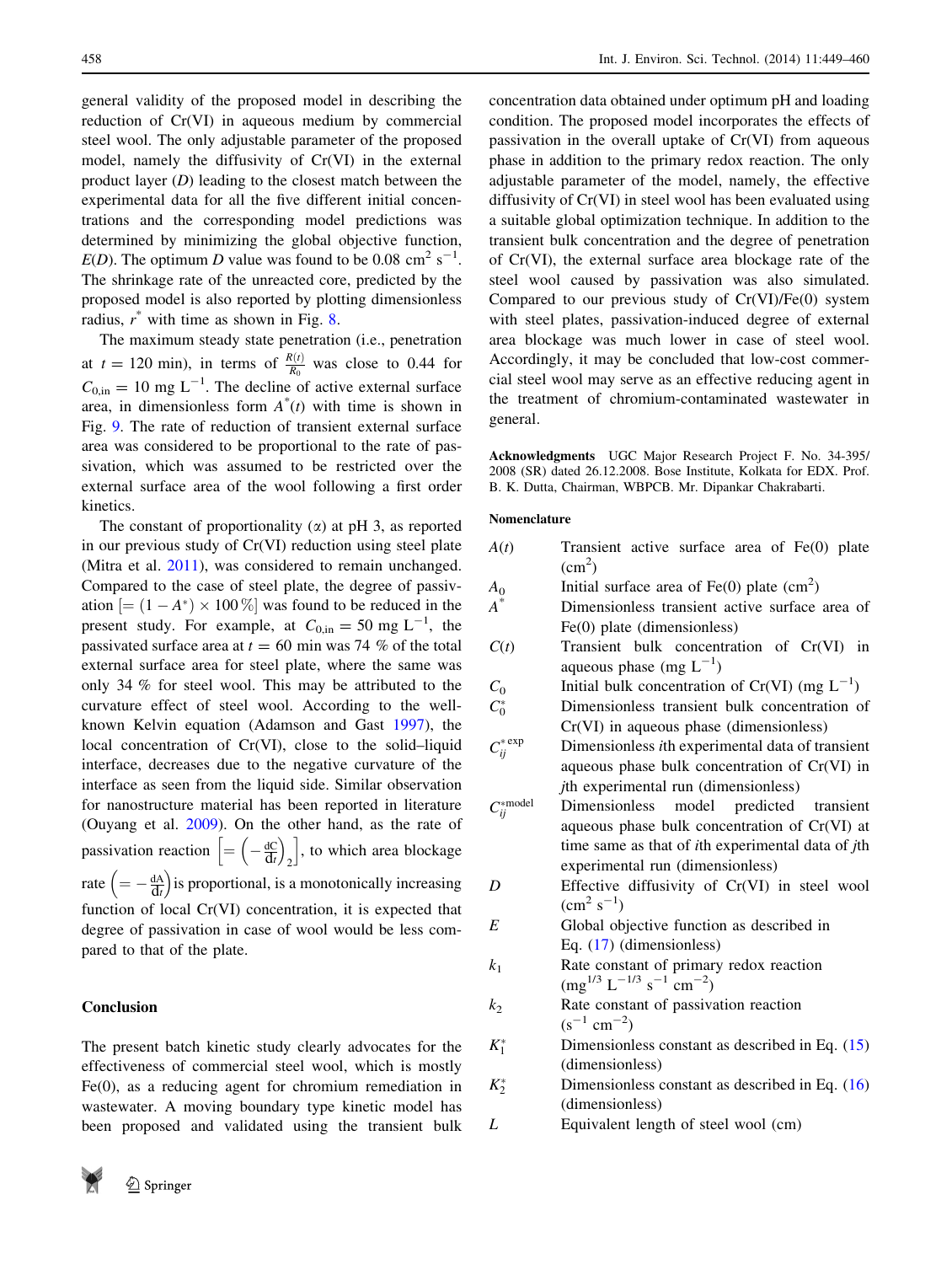- <span id="page-10-0"></span> $L^*$  Dimensionless equivalent length of steel wool (dimensionless)
- P Parameter defined in Eq. [\(4](#page-3-0)) (mg  $L^{-1}$ )
- $P^*$  Parameter defined in Eq. [\(12](#page-3-0)) (dimensionless)
- Q Parameter defined in Eq. [\(4](#page-3-0)) (mg  $L^{-1}$ )
- $Q^*$  Parameter defined in Eq. [\(12](#page-3-0)) (dimensionless)
- Radial coordinate (cm)
- r Dimensionless radius of the virgin core of the steel wool (dimensionless)
- $R(t)$  Radius of the virgin core of the steel wool (cm)

 $R_0$  Radius of the steel wool (cm)

- $R_{\text{Cr(VI)}}$ Uptake rate of  $Cr(VI)$  via the primary redox reaction route at the interface between virgin core and product layer of steel wool  $(mg cm s^{-1} L^{-1})$
- $t$  Time (s)
- t Dimensionless time (dimensionless)
- $\alpha$  Proportionality constant as described in Eq.  $(11)$  $(11)$  (cm<sup>2</sup> L mg<sup>-1</sup>)
- $\alpha^*$  Dimensionless constant as described in Eq. ([16\)](#page-3-0) (dimensionless)
- $\rho$  Density of the steel wool (mg  $L^{-1}$ )
- Dimensionless density of the steel wool (dimensionless)
- $\varphi_C$  Weight fraction of Fe(0) in steel wool (dimensionless)

#### References

- Adamson AW, Gast AP (1997) Physical chemistry of surfaces, 6th edn. Wiley, New York
- Agrawal A, Kumar V, Pandey BD (2006) Remediation options for the treatment of electroplating and leather tanning effluent containing chromium—a review. Miner Process Extract Metall Rev 27(2):99–130
- Beveridge SG, Schechter RS (1970) Optimization: theory and practice. McGraw-Hill, Inc., New York
- Blowes DW, Gillham RW, Ptacek CJ, Puls RW, Benett TA, O'Hannesin SF, Hanton-Fong CJ, Bain JG (1996) An in situ permeable reactive barrier for the treatment of hexavalent chromium and trichloroethylene in ground water. design and installation, vol. 1, United States Environmental Protection Agency
- Blowes DW, Ptacek CJ, Benner SG, McRae C, Bennett TA, Puls RW (2000) Treatment of inorganic contaminants using permeable reactive barriers. J Contam Hydrol 45(1–2):123–137
- Botta SG, Navio JA, Hidalgo MC, Restrepo GM, Litter MI (1999) Photocatalytic properties of  $ZrO<sub>2</sub>$  and  $Fe/ZrO<sub>2</sub>$  semiconductors prepared by a sol-gel technique. J Photochem Photobiol A 129(1–2):89–99
- Bowers AR, Huang CP (1980) Activated carbon process for treatment of automotive application for chromium wastewaters containing hexavalent chromium. Prog Water Technol 12(1):629–634
- Cantrell KJ, Kaplan DI, Wietsma TW (1995) Zero-valent iron for the in situ remediation of selected metals in groundwater. J Hazard Mater 42(2):201–212
- Cheryl P, Susan MB (2000) Reflections of hexavalent chromium: health hazards of an industrial heavyweight. Environ Health Perspect 108(9):48–58
- Coelho FS, Ardisson JD, Moura FCC, Lago RM, Murad E, Fabris JD (2008) Potential application of highly reactive  $Fe(0)/Fe<sub>3</sub>O<sub>4</sub>$ composites for the reduction of Cr(VI) environmental contaminants. Chemosphere 71(1):90–96
- Dumee L, Hill MR, Duke M, Velleman L, Sears K, Schütz J, Finn K, Gray S (2012) Activation of gold decorated carbon nanotube hybrids for targeted gas adsorption and enhanced catalytic oxidation. J Mater Chem 22(24):9374–9378
- Dutta R, Mohammad S, Chakrabarti S, Chaudhuri B, Bhattacharjee S, Dutta BK (2010) Reduction of hexavalent chromium in aqueous medium with zerovalent iron. Water Environ Res 82(2):138–146
- Eary LE, Rai D (1988) Chromate removal from aqueous wastes by reduction with ferrous ion. Environ Sci Technol 22(8):972–977
- El-Shazly AH, Mubarak AA, Konsowa AH (2005) Hexavalent chromium reduction using a fixed bed of scrap bearing iron spheres. Desalination 185(1–3):307–316
- Fiúza A, Silva A, Carvalho G, de la Fuente AV, Delerue-Matos C (2010) Heterogeneous kinetics of the reduction of chromium (VI) by elemental iron. J Hazard Mater 175(1):1042–1047
- Goeringer S, Chenthamarakshan CR, Rajeswar K (2001) Synergistic photocatalysis mediated by  $TiO<sub>2</sub>$ : mutual rate enhancement in the photoreduction of Cr(VI) and Cu(II) in aqueous media. Electrochem Commun 3(6):290–292
- Gómez-Barea A, Ollero P (2006) An approximate method for solving gas–solid non-catalytic reactions. Chem Eng Sci 61(11):3725– 3735
- Gould JP (1982) The kinetics of hexavalent chromium reduction by metallic iron. Water Res 16(6):871–877
- He YT, Traina SJ (2005) Cr(VI) Reduction and immobilization by magnetite under alkaline pH conditions: the role of passivation. Environ Sci Technol 39(12):4499–4504
- Katz SA, Salem H (1992) The toxicology of Cr with respect to speciation: a review. J Appl Toxicol 13(3):217–224
- Kogel JE, Trivedi NC, Barker JM, Krukowski ST (2006) Industrial minerals and rocks, 7th edn. Society for Mining, Metallurgy and Exploration (SME), Colorado
- Ku Y, Jung I (2001) Photocatalytic reduction of Cr(VI) in aqueous solutions by UV irradiation with the presence of titanium dioxide. Water Res 35(1):135–142
- Kulkarni PS, Kalyani V, Mahajani VV (2007) Removal of hexavalent chromium by membrane-based hybrid processes. Ind Eng Chem Res 46(24):8176–8182
- Levenspeil O (1998) Chemical reaction engineering, 3rd edn. Wiley, New York
- Melitas N, Chuffe-Moscoso O, Farrell J (2001) Kinetics of soluble chromium removal from contaminated water by zerovalent iron media: corrosion inhibition and passive oxide effects. Environ Sci Technol 35(19):3948–3953
- Mitra P, Sarkar D, Chakrabarti S, Dutta BK (2011) Reduction of hexa-valent chromium with zero-valent iron: batch kinetic studies and rate model. Chem Eng J 171(1):54–60
- Navio JA, Testa JJ, Djedjeian P, Padron JR, Rodriguez D, Litter MI (1999) Iron-doped titania powder prepared by a sol-gel method. Part II: Photocatalytic properties. Appl Catal A 178(2):191–203
- Ouyang G, Wang CX, Yang GW (2009) Surface energy of nanostructural materials with negative curvature and related size effects. Chem Rev 109(9):4221–4247
- Özer A, Altundoğan HS, Erdem M, Tümen F (1997) A study on the Cr(VI) removal from aqueous solutions by steel wool. Environ Pollut 97(1–2):107–112
- Patisson F, François MG, Ablitzer D (1998) A non-isothermal, nonequimolar transient kinetic model for gas-solid reactions. Chem Eng Sci 53(4):697–708